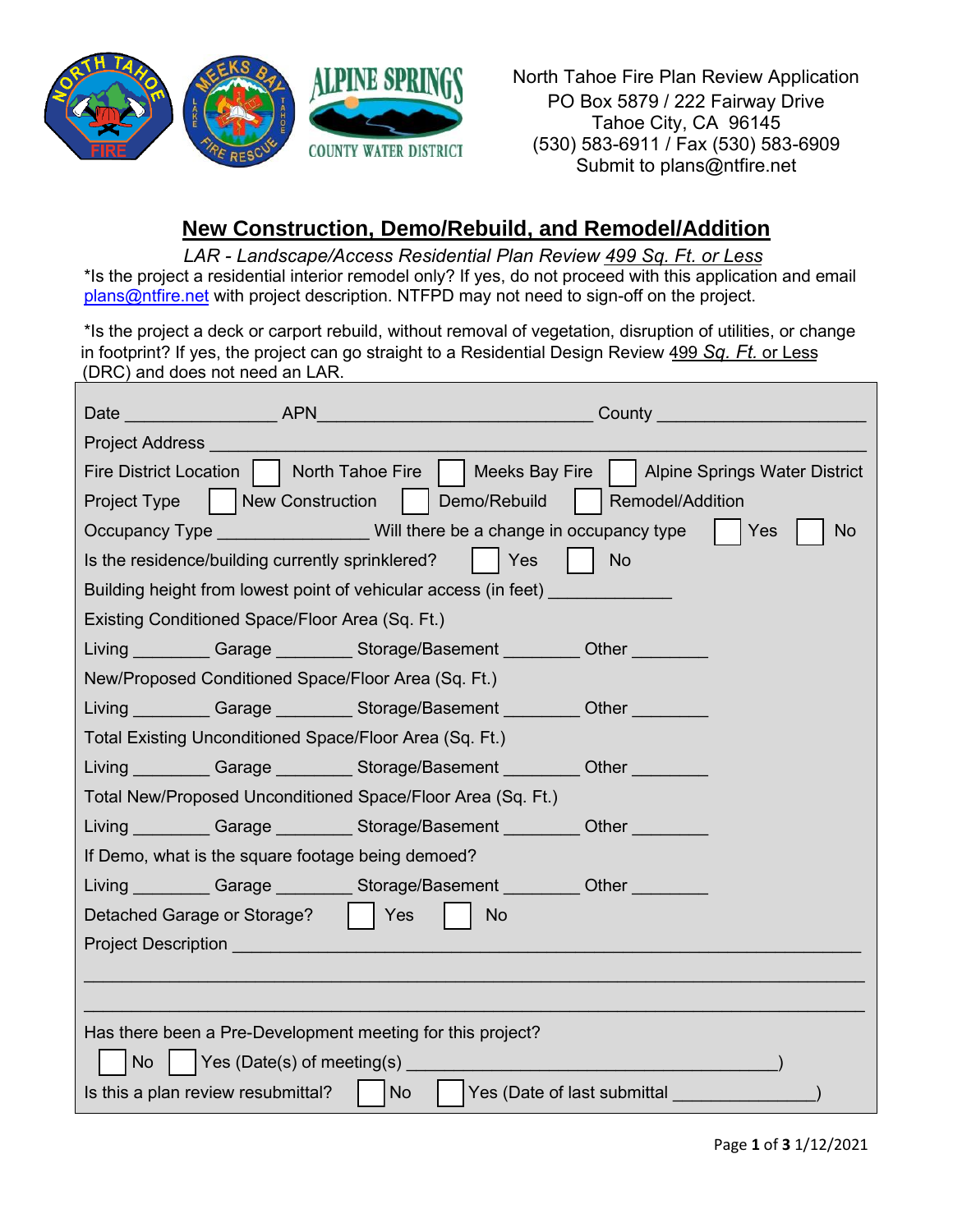| <b>General Contractor</b>                                                                                                                                                                                                                                                                                                                       |
|-------------------------------------------------------------------------------------------------------------------------------------------------------------------------------------------------------------------------------------------------------------------------------------------------------------------------------------------------|
|                                                                                                                                                                                                                                                                                                                                                 |
|                                                                                                                                                                                                                                                                                                                                                 |
|                                                                                                                                                                                                                                                                                                                                                 |
| <b>Homeowner</b>                                                                                                                                                                                                                                                                                                                                |
|                                                                                                                                                                                                                                                                                                                                                 |
| Email <b>Executive Contract Contract Contract Contract Contract Contract Contract Contract Contract Contract Contract Contract Contract Contract Contract Contract Contract Contract Contract Contract Contract Contract Contrac</b>                                                                                                            |
| Mailing Address <b>Mailing Address</b> New York Control of the Address New York Control of the Address New York Control of the Address New York Control of the Address New York Control of the Address New York Control of the Addr                                                                                                             |
| <b>Main Contact</b>                                                                                                                                                                                                                                                                                                                             |
|                                                                                                                                                                                                                                                                                                                                                 |
|                                                                                                                                                                                                                                                                                                                                                 |
| <b>INCOMPLETE APPLICATIONS WILL NOT BE ACCEPTED</b>                                                                                                                                                                                                                                                                                             |
| Review the statements below. Check the boxes once the statements have been reviewed.                                                                                                                                                                                                                                                            |
| Plan review turnaround is 15-business days from the date plan review fees are paid. Do not contact<br>our office during the 15-business day review turnaround. Our staff will not respond to your inquiry.<br>Once your review is complete, our office will contact you via email.                                                              |
| NTFPD does not have authorization to approve vegetation clearance types for projects in ASCWD<br>unless it is for Defensible Space purposes. Final approval for tree removal will still be required from<br>the Bear Creek Association in Alpine Springs. This review will allow for the project to be submitted to<br>the building department. |
| For projects in the basin, this plan review will allow for the project to be submitted to TRPA and/or<br>building department to begin the permitting process.                                                                                                                                                                                   |

For projects in the basin and in Alpine Springs, this plan review will not allow you to pull your building permit.

Review the submittal requirements below. NTFPD is no longer able to approve plans with conditions. If any of the requirements are missing, plans will not get approved and will be subject to resubmittals and resubmittal fees. All resubmittals trigger a new 15-business day turnaround.

## **Landscape/Access Residential Plan Check (LAR):** *Check the requirements to ensure all are met prior to submitting.*

A Site Plan is needed to complete this review. The site plan must include all pertinent information regarding the construction project, compass, and scale**.** 

Applicable building codes and standards must be noted on the cover sheet, including the NTFPD or MBFPD amended fire code.

## **The site plan/submittal must include the following:**

Vegetation clearance types (If in ASCWD, final approval will still be required by ASCWD).